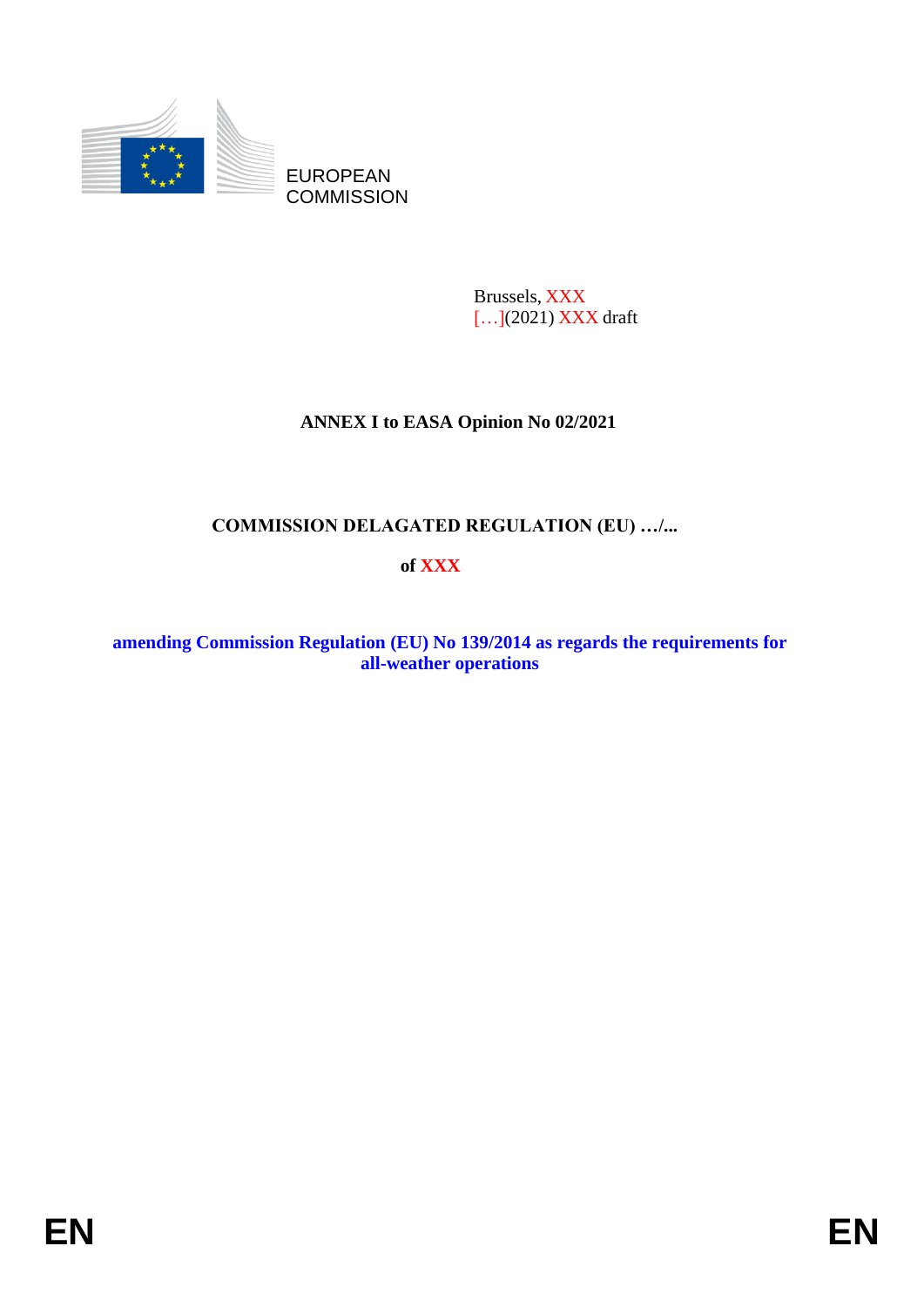## **COMMISSION DELEGATED REGULATION (EU) …/...**

### **of XXX**

### **amending Commission Regulation (EU) No 139/2014 as regards the requirements for all-weather operations**

#### THE EUROPEAN COMMISSION,

Having regard to the Treaty on the Functioning of the European Union,

Having regard to Regulation (EU) 2018/1139 of the European Parliament and of the Council of 4 July 2018 on common rules in the field of civil aviation and establishing a European Union Aviation Safety Agency, and amending Regulations (EC) No 2111/2005, (EC) No 1008/2008, (EU) No 996/2010, (EU) No 376/2014 and Directives 2014/30/EU and 2014/53/EU of the European Parliament and of the Council, and repealing Regulations (EC) No 552/2004 and (EC) No 216/2008 of the European Parliament and of the Council and Council Regulation (EEC) No  $3922/91$  (<sup>1</sup>), and in particular Article 39(1) thereof,

Whereas:

- (1) Commission Regulation (EU) No 139/2014 lays down requirements and administrative procedures related to aerodromes. However, that Regulation contains a limited number of provisions addressing the surface movement guidance and control system and lowvisibility operations at aerodromes.
- (2) In order to contribute to the safety of operations under all weather conditions, specific operational procedures applicable to the aerodrome operator should be provided for.
- (3) Annex III (Part-ADR.OR) to Commission Regulation (EU) No 139/2014 is laying down organisation requirements for aerodrome operators. This Annex should be amended to include specific requirements as regards the availability and maintenance of visual and non-visual aids, MET equipment and any other equipment necessary to support allweather operations.
- (4) Annex IV (Part-ADR.OPS) to Commission Regulation (EU) No 139/2014 is laying down requirements for the operation of aerodromes. This Annex should be amended to include specific operational procedures applicable to the aerodrome operator that address the surface movement guidance and control system and low-visibility operations at aerodromes.
- (5) The European Union Aviation Safety Agency has prepared draft implementing rules and submitted them to the European Commission with Opinion No  $02/2021$  ( $^2$ ) in accordance with points (b) and (c) of Article 75(2) and with Article 76(1) of Regulation (EU) 2018/1139.
- (6) The measures provided for in this Regulation are in accordance with the opinion of experts in accordance with Article 128(4) of Regulation (EU) 2018/1139,

 $(^1$ ) OJ L 212, 22.8.2018, p. 1.

 $($ <sup>2</sup> ) https://www.easa.europa.eu/document-library/opinions